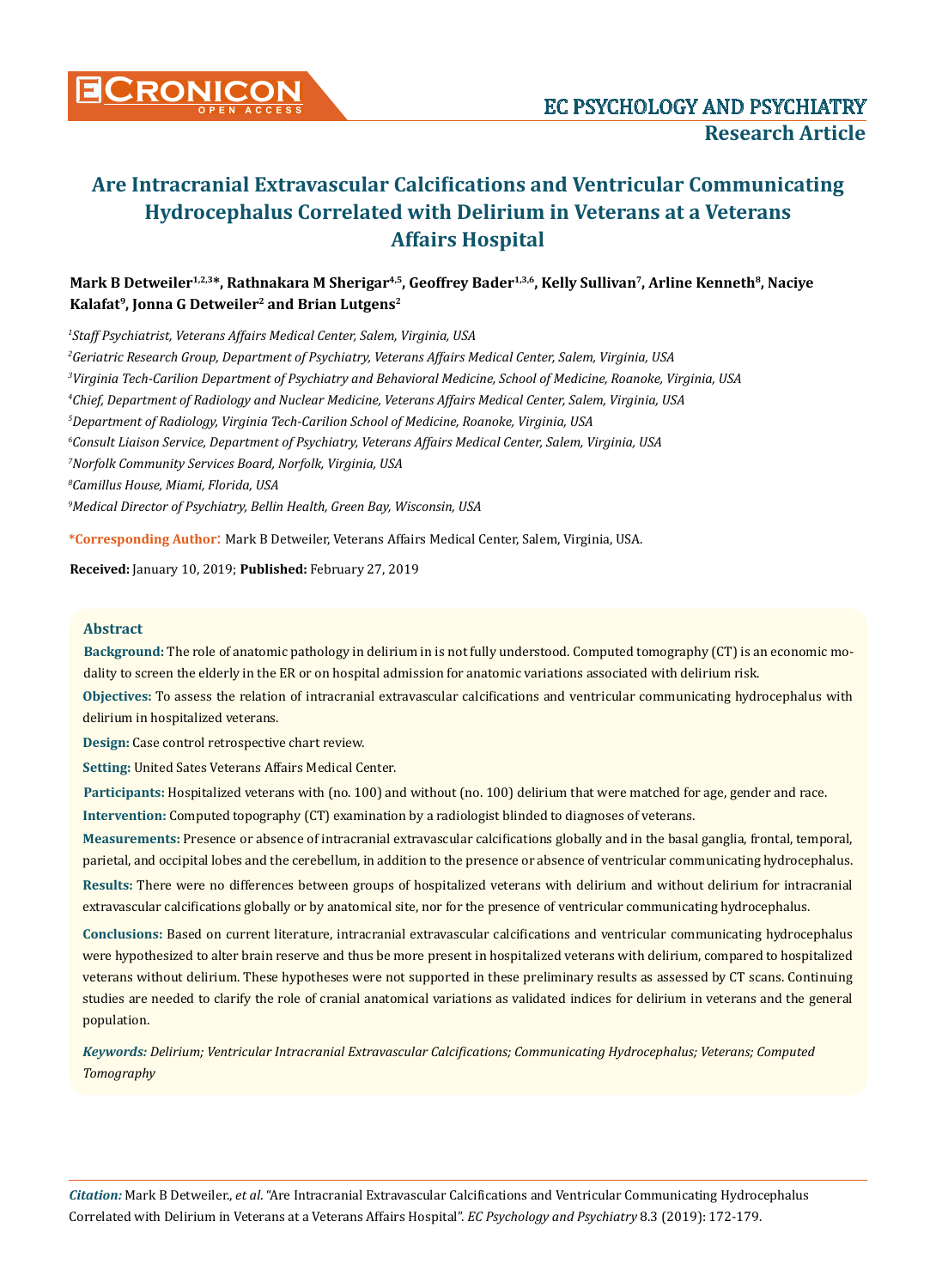#### **Introduction**

Delirium is a disorder of attention and concentration most often associated with the elderly. The risk of delirium increases in elderly hospitalized patients, with prevalence as high as 56 percent in some cases. The mortality rates ranging from delirium range 25 - 33 percent [1]. Studies have demonstrated that 32 to 96 percent of elderly patients with delirium were discharged from a hospital with ongoing delirium symptoms [2]. Moreover, in some cases, delirium is not resolved at hospital discharge and the subsequent length and severity of post-discharge delirium continues to diminish brain reserve with progressive cognitive deficits [3]. Delirium in older hospitalized patients is of particular concern as patients aged 65 years and older currently account for more than 48 percent of total hospital care days [4]. The development of delirium has been associated with increased functional decline, caregiver burden, persistent functional decline, increased nursing time per patient, higher per day hospital costs, increased length of hospital stay, higher rates of nursing home placement, and increased morbidity and mortality [5].

#### **Intracranial extravascular calcifications**

Intracranial extravascular calcifications are the most common head computed tomography (CT) finding and are associated with aging, disease and traumatic brain injury (TBI) [6,7]. In aging, physiologic or benign calcifications can often be found in many parts of the brain, such as the basal ganglia, choroid plexus, and cerebellum. Congenital disorders such as neurofibromatosis, tuberous sclerosis, and Sturge-Weber syndrome are also associated with intracranial calcifications. In addition, central nervous system infections such as cytomegalovirus (CMV), toxoplasmosis, human immunodeficiency virus (HIV), herpes virus, cysticercosis, tuberculosis, cryptococcosis demonstrate associations with intracranial calcifications on imaging [6]. Furthermore, the presence and volume of coronary artery calcifications are reported to be associated with advanced age and male gender, as well as independently associated with cardiovascular risk factors [8]. Subedi., *et al.* have reported that visual scoring of intracranial internal carotid calcifications employing non-contrast cranial computed tomographic scans, has "excellent observer agreements", suggesting that visual intracranial internal carotid artery scores could be a rapid and practical method for epidemiological studies [9]. There is no current consensus as to whether the neuropathogenesis related to the volume of intracranial extravascular calcifications is related to delirium.

Veterans are a unique population and have multiple risk factors for intracranial extravascular calcifications secondary to military duty activities. Dystrophic calcifications occur as a result of chronic sequelae from ischemia, trauma, surgery and radiation therapy. In the case of veterans, especially combat veterans, posttraumatic calcifications can be imaged in the capsules surrounding subdural and epidural hematomas [6]. Combat stress and long deployments are associated with a time related continuum of psychiatric disorders such as posttraumatic stress disorder (PTSD), anxiety and depression [10-13]. A significant number of veterans seen in Veterans Affairs (VA) medical centers have been involved in high risk training and deployments that increased their risk of brain pathology from both head and body trauma, in addition to significant psychological stressors with compromised mental health [11,14,15].

Studies indicate that "emergence delirium" in combat veterans undergoing non-intubated surgery is related to multiple factors, including age (< 40 years, > 64 years), anesthesia with etomidate, premedication with benzodiazepines, and higher postoperative pain scores [16]. Other factors contributing to combat veterans' post-surgical emergence delirium are concurrent physiologic (86.8%) and psychological (97.1%) factors. In this population, post-surgical delirium is associated with traumatic brain injury (54.2%), PTSD (88%) and anxiety (84.8%) [13]. A study was conducted of the pathology recorded in Iraq and Afghanistan soldiers, as reported at a US Army Warrior Transition Center [11,13]. Of 120 active duty US Army soldiers, 90 percent had chronic pain in addition to medical and mental health comorbidities. Of these, 44 percent were recovering from trauma and/or surgery, 75 percent had chronic pain and 12 percent were diagnosed with traumatic brain injuries. Twenty-two percent of the soldiers demonstrated cognitive pathology most probably related to concurrent anxiety disorders, mood disorders, traumatic brain injuries, headaches and seizures [11]. Combat veterans have a higher prevalence of delirium compared to non-combat persons [16,17].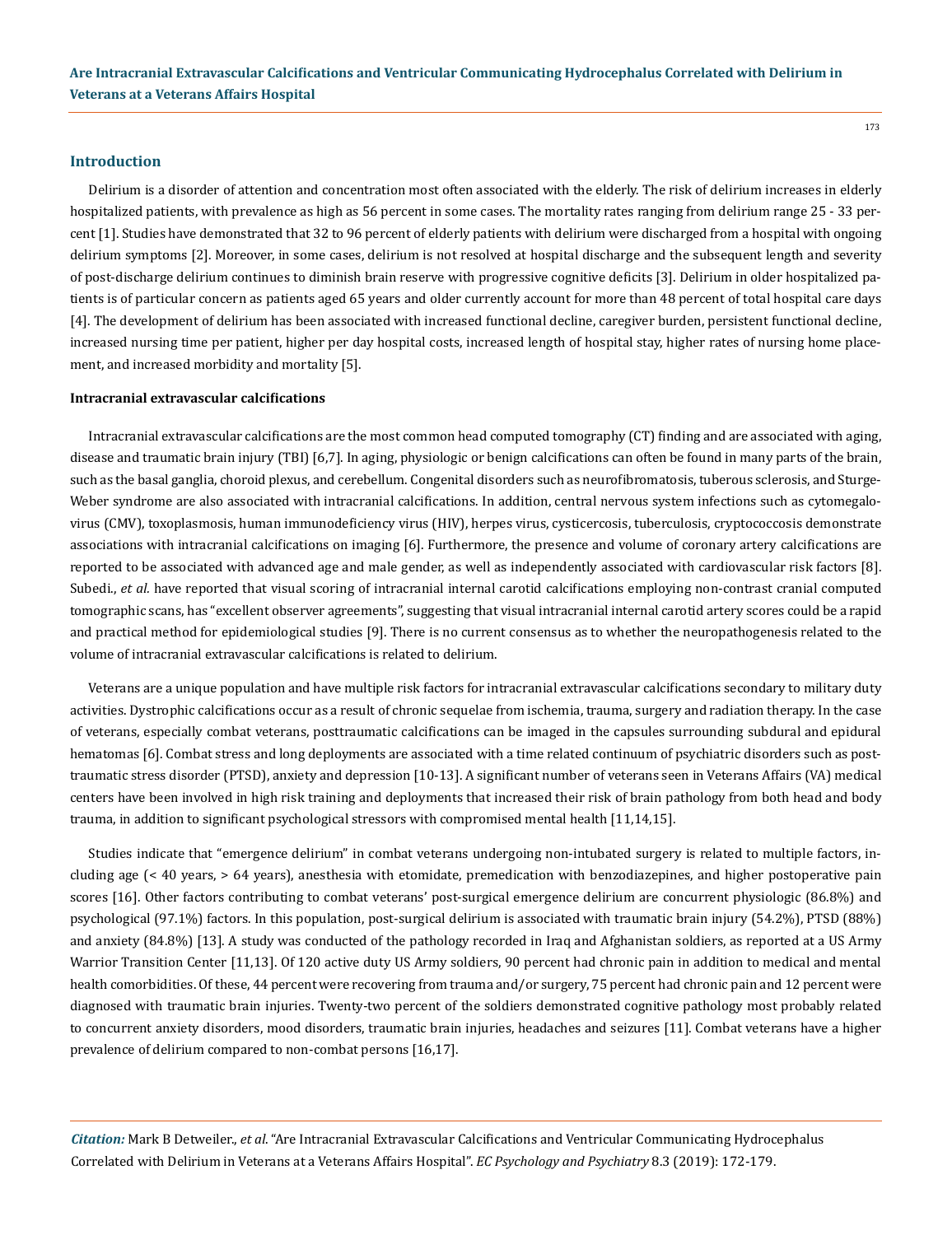#### **Ventricular communicating hydrocephalus**

Communicating hydrocephalus, commonly referred to as normal-pressure hydrocephalus, occurs when there is unobstructed communication between the ventricles and subarachnoid space. It is most often caused by defective absorption of cerebrospinal fluid (CSF) and less often with insufficient venous drainage or CSF overproduction. Hydrocephalus often has a delayed onset and can easily be misdiagnosed as dementia or other age related diseases. Communicating hydrocephalus is thought to have multiple etiologies including, but limited to, intraventricular hemorrhage, meningitis, TBI and subarachnoid hemorrhage [18]. According to the Hydrocephalus Association, an estimated 294,000 service members who have sustained a TBI during deployment of Iraqi and Afghanistan, at least 30,000 (10.1%) are expected to develop hydrocephalus [18]. In contrast, the prevalence of communicating hydrocephalus is estimated to be 0.5 percent of the general population 65 years or older. However, this is likely an underestimate due to lack of recognition by patients and physicians unfamiliar with this condition [19].

It follows that many veterans who had combat deployments, at least throughout modern history, have an increased risk factor for hydrocephalus. Thus, veterans from WWII, the Korean War, the Vietnam War, the Persian Gulf War and the Iraq and Afghanistan campaigns, in addition to many other combat military excursions, have a higher risk of communicating hydrocephalus than non-veterans. A 2009 Pentagon study of soldiers recovering from combat theater tours revealed that they would memorize answers on parts of the Military Acute Concussion Evaluation screening in order to stay in theater or to return for additional combat tours. The Pentagon also reported that the annual prevalence of brain injuries in the military increased from 23,217 in 2007 to 32,625 in 2011 secondary to improved screening and evaluation protocols. Consequently, the House Appropriations Committee recommended that the Department of Defense increase its investments in hydrocephalus research [18].

#### **The role of brain reserve in the context of delirium**

Brain reserve is dynamic and changes with aging and disease [20]. Reserve is related to the level of structural alterations of brain along a continuum from healthy to severely impaired, such as in end stage dementia [21,22]. Research demonstrates that some individuals demonstrate less cognitive impairment than others with comparable brain injury or neuropathology [23,24]. Also, as the susceptibility of delirium's acute decline of cognition and attention varies between individuals [22], the relationship of brain reserve in the context of delirium is the subject of ongoing investigation [22,25]. There are no validated measures of neuropathology in delirium and thus the neuropathological basis of delirium is poorly understood [22]. As delirium has a multifactorial etiology and promotes poor outcomes regardless of the cause when controlling for underlying factors [22], an important clinical question concerns the contribution of preexisting neuropathology such as intracranial extravascular calcifications and ventricular communicating hydrocephalus to delirium onset in similar populations. More specifically, can intracranial extravascular calcifications and ventricular communicating hydrocephalus, which may alter brain reserve, be measures of risk for delirium? It has, however, been suggested that delirium outcomes may be attributable to the presence of the delirium itself, and not simply to the underlying neuroanatomical pathology that may alter brain reserve [1,22,26,27].

#### **Aim of the Study**

The aim of this study was to investigate possible associations between underlying neuroanatomical pathology and delirium, specifically with regard to intracranial extravascular calcifications and ventricular communicating hydrocephalus.

#### **Study Hypotheses**

Based on the incidence of trauma related brain injuries in soldiers and veterans, it can be postulated that these anatomical brain deficits eventually may reduce anatomical reserve for veterans and the elderly with increased delirium risk. Combat veterans have an increased risk of postsurgical delirium, intracranial extravascular calcifications and ventricular communicating hydrocephalus. This paper's research neuroradiologist hypothesized that the neuroanatomical abnormalities of intracranial extravascular calcifications and ventricular communicating hydrocephalus may be more frequently viewed on head CT scans of predominantly aging hospitalized veterans with delirium when compared to veterans without delirium. Two null hypotheses were examined: 1) intracranial calcifications are not associated with delirium; and 2) ventricular communicating hydrocephalus is not associated with delirium.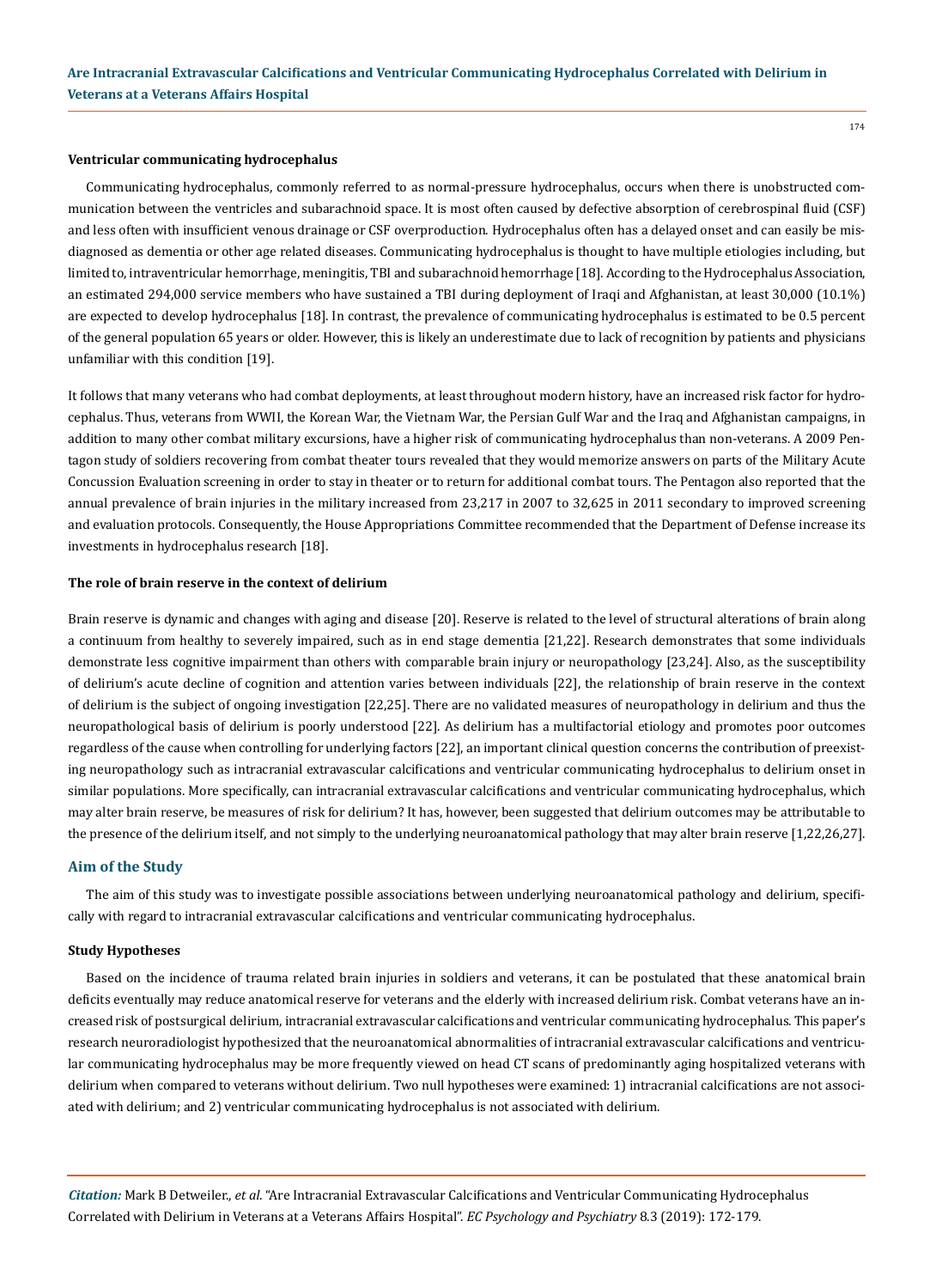#### **Methods**

#### **Study population**

This retrospective study was approved by the Veterans Affairs (VA) Institutional Review Board and the VA Research Committee. Veterans with delirium (no. 100) and without delirium (no. 100) were selected in a case control retrospective chart review from the VA data base that had a head CT associated with their inpatient hospitalization. For veterans who were diagnosed with delirium on multiple admissions, the first admission visit accompanied with a head CT was chosen. Both groups were pre-screened utilizing DSM IV-TR criteria to verify the existence or absence of delirium in their respective matched groups. Veterans who had ICD-9 diagnoses of delirium, but no independent evaluation of its presence, were removed from consideration.

#### **Head CTs**

The head CT scans of each patient with and without delirium were examined for intracranial extravascular calcifications, and communicating hydrocephalus. Intracranial extravascular calcifications were graded as present or not present in the basal ganglia, frontal, temporal, parietal, and occipital lobes and the cerebellum. They were also assessed as "generalized" which included a comparison of all anatomical areas of the brain in each veteran in the delirium group compared to the non-delirium group. Communicating hydrocephalus was assessed as present or not present. To provide grading uniformity, all the head CT readings were performed by the same neuroradiologist. The radiologist was blinded to the veterans' demographics and medical history.

#### **Data analysis**

To examine the statistical association of intracranial extravascular calcifications and ventricular communicating hydrocephalus with delirium in hospitalized veterans, a chi-square test was performed for each of the categorical variables with a p-value equal to or less than 0.05 considered significant. No adjustment for multiple statistical tests was attempted because this observational study is exploratory and hypothesis-generating [28].

#### **Results**

#### **Intracranial extravascular calcifications**

No difference was found between the veterans with and without delirium regarding intracranial extravascular calcifications, either globally (generalized), or when examined by specific anatomical site: basal ganglia, frontal lobe, temporal lobe, parietal lobe, occipital lobe and cerebellum (Table 1). Only one subject in the control group and delirium groups respectively had calcification in the cerebellum, and only one subject in the delirium group had calcifications globally. No other subjects had notable calcifications except in the basal ganglia, where the difference was non-significant ( $\chi^2$  = .01, df = 1, p = 0.8).

| <b>Intracranial Extravascular Calcifications</b> | P value |
|--------------------------------------------------|---------|
| Generalized                                      | 0.992   |
| Basal Ganglia                                    | 0.767   |
| Frontal                                          | $\ast$  |
| Temporal                                         | $\ast$  |
| Parietal                                         | $\ast$  |
| Occipital                                        | $\ast$  |
| Cerebellar                                       | 0.992   |
| <b>Communicating Hydrocephalus Ventricular</b>   |         |
| More Prominent than Sulci                        | 0.149   |
| Less Prominent than Sulci                        | 0.421   |

*Table 1: Association of extravascular calcifications and communicating hydrocephalus ventricular in veterans with and without delirium. \*: Calcifications not present.*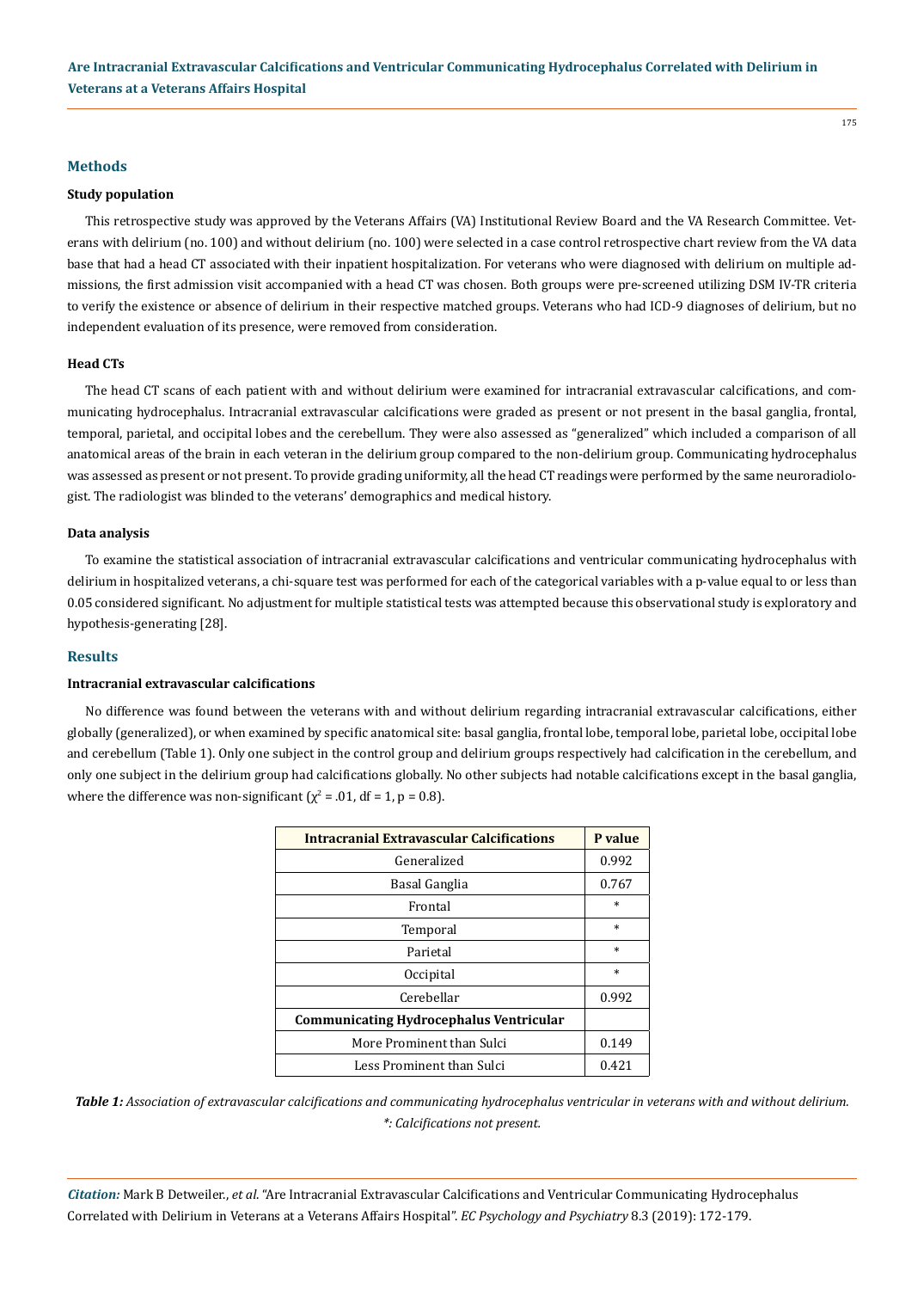#### 176

## **Ventricular communicating hydrocephalus**

There was no significant difference between the delirium and non-delirium groups when examined for the presence or absence of ventricular communicating hydrocephalus (Table 2).

| <b>Lesion Sites</b>                            | p-value | Odds ratio |
|------------------------------------------------|---------|------------|
| <b>Atrophy</b>                                 |         |            |
| Generalized                                    | 0.6142  | 1.31       |
| Frontal                                        | 0.8604  | 1.25       |
| Temporal                                       | 0.2230  | 4.13       |
| Parietal                                       | 0.0438  | 8.70       |
| Cerebellar                                     | 0.0406  | $**$       |
| <b>Communicating Hydrocephalus Ventricular</b> |         |            |
| More Prominent than Sulci                      | .3088   | 0.15       |
| Less Prominent than Sulci                      | .4210   | 0.42       |

*Table 2: Association of atrophy and communicating hydrocephalus in veterans with and without delirium. \*\*: Cannot be computed because only delirium subjects (n = 6) have cerebellar atrophy.*

#### **Discussion**

The risk of delirium may be attributed to the coalescence of multiple factors including preexisting neuroanatomical changes with diminished brain reserve and even potential environmental stressors such as pathologically sustained high cortisol levels observed during stress and fatigue combined with a concurrent progressing disease processes.

#### **Role of intracranial extravascular calcifications in delirium**

In the current study, it was hypothesized that the null hypothesis would be rejected given the relationship of intracranial extravascular calcifications with aging, disease and TBI [6,7]. It was expected that the alternative hypothesis would be verified by imaging a significantly greater diffuse brain intracranial extravascular calcifications from disease and past head trauma in the hospitalized veteran population with delirium when compared to age, gender and raced matched veterans without delirium. In addition, it was predicated that there would be more intracranial extravascular calcifications on head CT in a higher number of specific brain areas (i.e. basal ganglia; frontal lobe; temporal lobe; parietal lobe; occipital lobe; and cerebellum) in veterans with delirium compared to those without delirium.

In this study, the alternative hypotheses of finding more generalized and localized intracranial extravascular calcifications on head CT were rejected as there were no significant differences between the veterans with and without delirium. This result was unexpected given that extravascular calcifications alter brain reserve and thus potentially a lower threshold for delirium onset [6]. Intracranial extravascular calcifications are one of the most common findings with aging and disease. For example, it has been estimated that approximately forty percent of healthy persons have intracranial calcifications in the pineal gland by 20 years of age [29]. Also, increasing age is associated with increased risk of infections, congenital disorders and metabolic disorders which may also alter brain reserve. Moreover, intracranial extravascular calcifications are also found in some combat veterans that often have posttraumatic calcifications in the capsules surrounding the subdura on head CT [6]. To the best of our knowledge, the role of intracranial extravascular calcifications in delirium has not been described in the general population or in veterans when examining the number and/or site of these abnormalities. Despite associations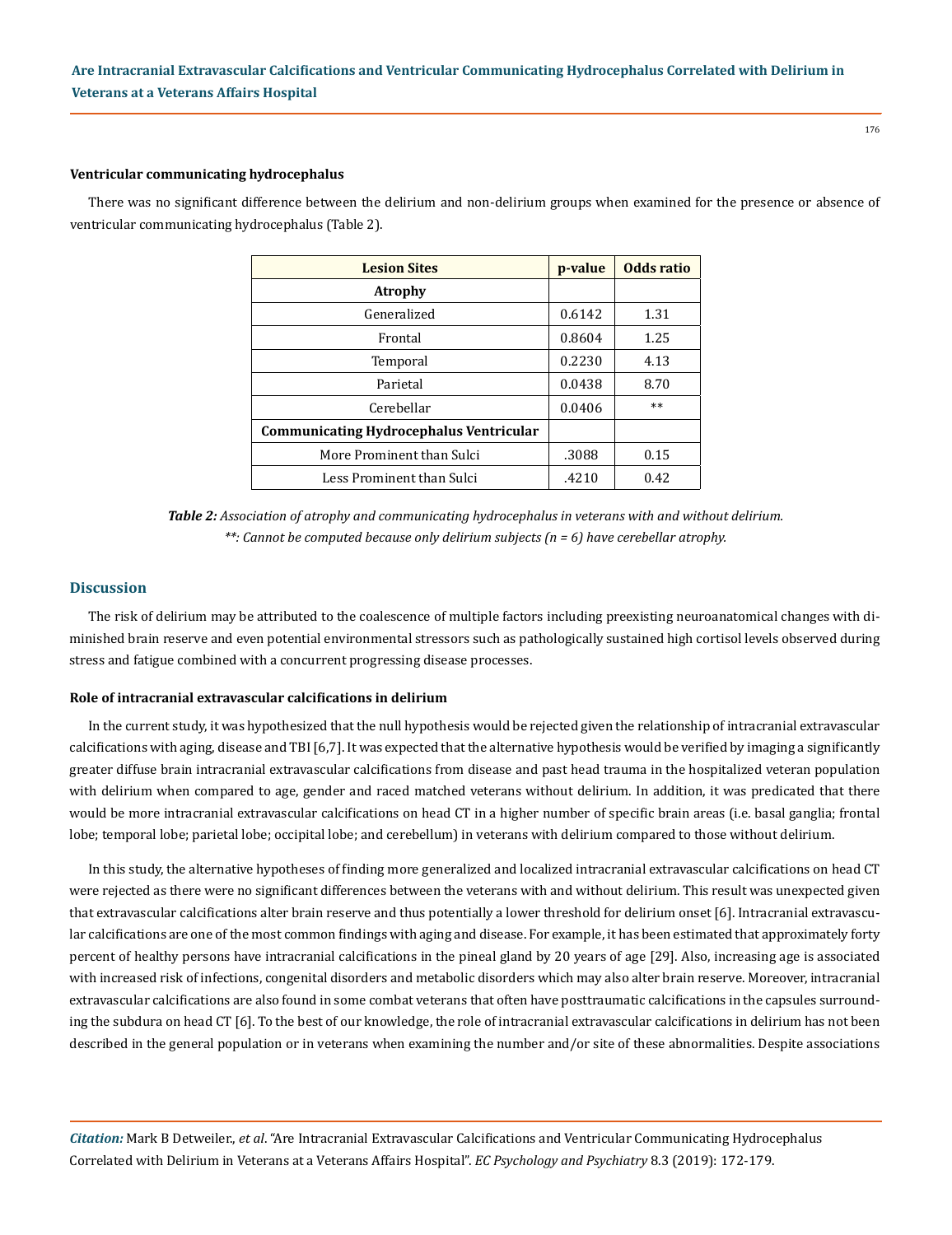177

with trauma and disease comorbidities with neurogenesis such as intracranial extravascular calcifications, Makariou and Patsalides did suggest that the slow evolution of intra- and extra-cranial calcifications are not an independent risk factor for delirium [6]. However, Makariou and Patsalides did suggest that the slow evolution of intracranial calcifications could make them a dependent risk factor for delirium [6]. This hypothesis was not supported by the current study findings.

#### **Role of ventricular communicating hydrocephalus in delirium**

Ventricular communicating hydrocephalus resulting from brain trauma is a variant of posttraumatic hydrocephalus (PTH) [30]. There is full communication between the ventricles and the subarachnoid space in communicating hydrocephalus. The differential diagnosis including PTH, cerebral atrophy and ventricular enlargement is fundamental for prognosis and treatment. If PTH goes unrecognized or untreated, post TBI morbidity and mortality is increased [31,32]. Although incidence varies among studies, in part due to different criteria for posttraumatic hydrocephalus (PTH) diagnosis, it is a frequent and serious complication following a TBI [33-35].

The null hypothesis in the current study was that there would be no difference in the frequency of ventricular communicating hydrocephalus on head CT between veteran groups with and without delirium. However, it was expected that the alternative hypothesis would be confirmed given the veterans' risk of exposure to PTH when extrapolating from the studies relating the risk Iraqi and Afghanistan soldiers and veterans with TBI developing hydrocephalus [18]. Accepting the alternative hypothesis was also based on extrapolation from the general medical and psychiatric history of todays' active duty soldiers [11,13] and to the older Vietnam veteran population. It is known that a significant number of recent and older veterans seen in the VA have been involved in high risk training and deployments that have increased their risk of brain pathology from both head and body trauma in addition to significant psychological stressors with compromised mental health [14]. Hence, the association of training and combat related head traumas was hypothesized to make ventricular communicating hydrocephalus a more common head CT finding in the delirious veteran group. In this study, however, no significant differences in ventricular communicating hydrocephalus were found between veterans with and without delirium.

Particularly in the elderly, delirium commonly leads to altered brain reserve accompanied by decreased quality of life. The sequelae of delirium are often not or only partially reversible. One of the major goals of geriatric researchers is to investigate the multifactorial etiology of delirium in the attempt to find validated measures of neuropathology in delirium risk. Such validated measures, e.g. common CT signs of altered brain reserve, would aid in reducing the number, duration and severity of delirium at hospital intake, during hospitalization and following discharge. In addition to assessing delirium risk, validated delirium risk indices should improve delirious elder veterans and non-veterans post-discharge outcomes. This study's findings suggest that intracranial extravascular calcifications and ventricular communicating hydrocephalus in elderly hospitalized veterans may not be associated with an elevated risk of delirium. Continuing efforts are needed to clarify whether intracranial extravascular calcifications and ventricular communicating hydrocephalus and other anatomic pathologies in delirium can be used as validated delirium risk factors.

#### **Disclaimer**

The authors report no conflicts of interest. The authors received no funding for this study and they have no conflicting commercial or proprietary interests. The study findings do not represent the views of the Department of Veterans Affairs or the United States Government. This material is the result of work supported with resources and the use of facilities at the Salem, Virginia VA Medical Center.

#### **Bibliography**

- 1. Inouye SK., *et al*[. "Delirium: A symptom of how hospital care is failing older persons and a window to improve quality of hospital](https://www.ncbi.nlm.nih.gov/pubmed/10335730) care". *[The American Journal of Medicine](https://www.ncbi.nlm.nih.gov/pubmed/10335730)* 106 (1999): 565-573.
- 2. Saravay SM., *et al*[. "How do delirium and dementia increase length of stay of elderly general medical inpatients?"](https://www.ncbi.nlm.nih.gov/pubmed/15123850) *Psychosomatics* 45 [\(2004\): 235-242.](https://www.ncbi.nlm.nih.gov/pubmed/15123850)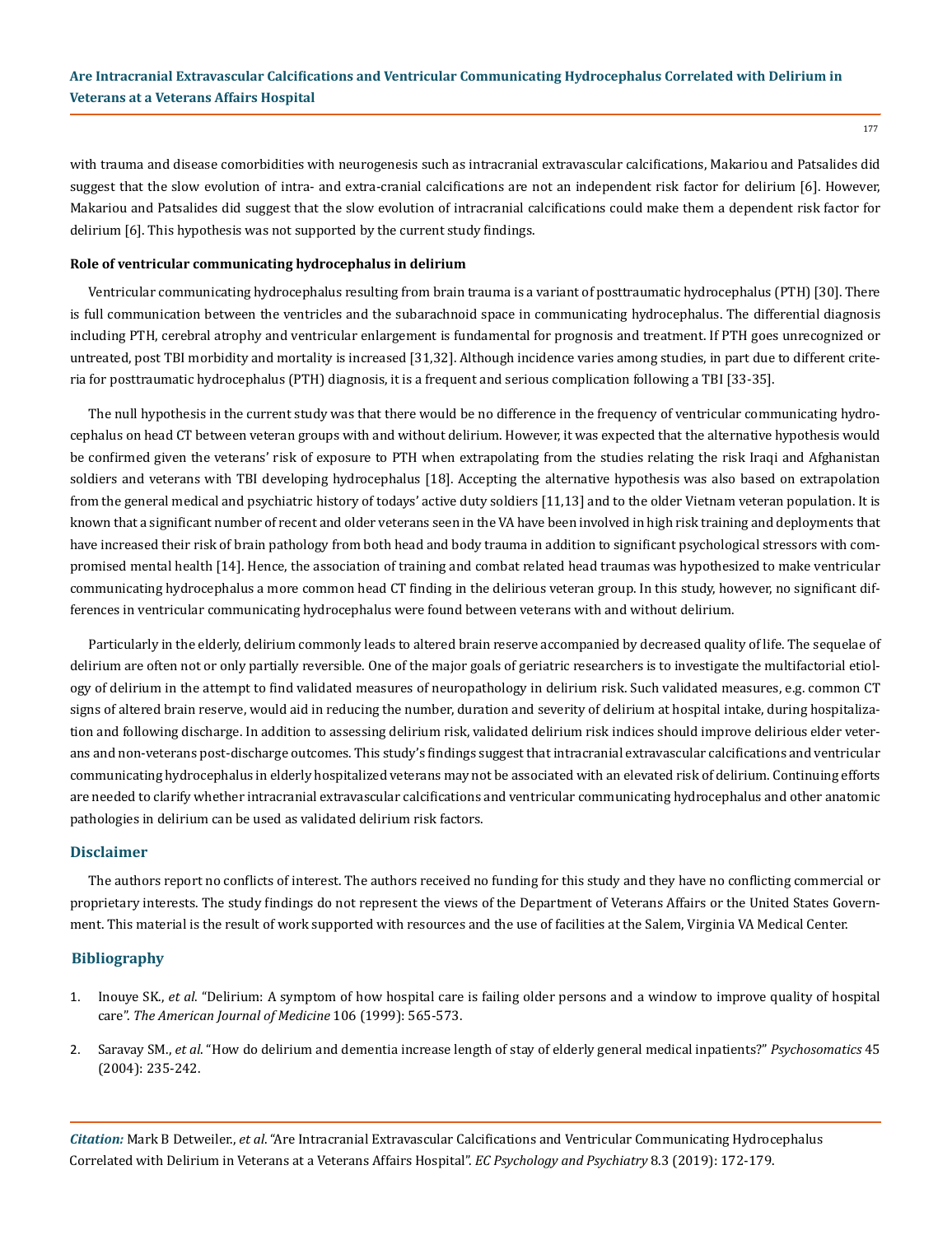## **Are Intracranial Extravascular Calcifications and Ventricular Communicating Hydrocephalus Correlated with Delirium in Veterans at a Veterans Affairs Hospital**

- 3. Kakuma R., *et al*[. "Delirium in older emergency department patients discharged home: effect on survival".](https://www.ncbi.nlm.nih.gov/pubmed/12657062) *Journal of the American [Geriatrics Society](https://www.ncbi.nlm.nih.gov/pubmed/12657062)* 51 (2003): 443-450.
- 4. A Profile of Older Americans: 2001. Administration on Aging, U.S. Department of Health and Human Services Washington, DC. Is this right with the 2002 (2001).
- 5. Leslie DL., *et al*[. "Consequences of preventing delirium in hospitalized older adults on nursing home costs".](https://www.ncbi.nlm.nih.gov/pubmed/15743281) *Journal of the American Geriatrics Society* [53 \(2005a\): 405-409.](https://www.ncbi.nlm.nih.gov/pubmed/15743281)
- 6. [Makariou E and Patsalides AD. "Intracranial calcifications".](https://www.researchgate.net/publication/285752719_Intracranial_calcifications) *Applied Radiology* 38.11 (2009): 48-60.
- 7. Lehto LJ., *et al*[. "Detection of Calcifications In Vivo and Ex Vivo After Brain Injury in Rat Using SWIFT".](https://www.ncbi.nlm.nih.gov/pubmed/22425671) *Neuroimage* 61.4 (2012): 761- [772.](https://www.ncbi.nlm.nih.gov/pubmed/22425671)
- 8. de Weert TT., *et al*[. "Intracranial Internal Carotid Artery Calcifications: Association with Vascular Risk Factors and Ischemic Cerebro](https://www.ncbi.nlm.nih.gov/pubmed/18842764)vascular Disease". *[American Journal of Neuroradiology](https://www.ncbi.nlm.nih.gov/pubmed/18842764)* 30 (2009): 177-184.
- 9. Subedi D., *et al*[. "Intracranial Carotid Calcification on Cranial Computed Tomography. Visual Scoring Methods, Semiautomated Scores,](https://www.ncbi.nlm.nih.gov/pubmed/26251250)  [and Volume Measurements in Patients With Stroke".](https://www.ncbi.nlm.nih.gov/pubmed/26251250) *Stroke* 46.9 (2015): 2504-2509.
- 10. [McGuire JM and Burkard JF. "Risk factors for emergence delirium in U.S. military members".](https://www.ncbi.nlm.nih.gov/pubmed/21126670) *Journal of Peri Anesthesia Nursing* 25 [\(2010\): 392-401.](https://www.ncbi.nlm.nih.gov/pubmed/21126670)
- 11. Detweiler MB., *et al*[. "VAMC-US Army Fort Bragg Warrior Transition Clinic Tele-Psychiatry Collaboration: 12- Month Clinic Prospec](https://www.ncbi.nlm.nih.gov/pubmed/22283361)tive". *[Telemedicine and e-Health](https://www.ncbi.nlm.nih.gov/pubmed/22283361)* 18 (2012): 81-86.
- 12. [McGuire JM. "The incidence of and risk factors for emergence delirium in U.S. military combat veterans".](https://www.ncbi.nlm.nih.gov/pubmed/22828019) *Journal of Peri Anesthesia Nursing* [27 \(2012\): 236-245.](https://www.ncbi.nlm.nih.gov/pubmed/22828019)
- 13. [Wilson JT. "Pharmacologic, Physiologic, and Psychological Characteristics Associated with Emergence Delirium in Combat Veterans".](https://www.ncbi.nlm.nih.gov/pubmed/25842650)  *AANA Journal* [82.5 \(2014\): 355-362.](https://www.ncbi.nlm.nih.gov/pubmed/25842650)
- 14. [Litz B and Orsillo SM. "Iraq War Clinician Guide". Department of Veterans Affairs, National Center for PTSD. Chapter 3, The Returning](http://www.ptsd.va.gov/professional/treatment/vets/vets-iraq-war-guidelines.asp)  [Veteran of the Iraq War: Background Issues and Assessment Guidelines \(2015\).](http://www.ptsd.va.gov/professional/treatment/vets/vets-iraq-war-guidelines.asp)
- 15. [J Rehabil Res Dev. "VA/DoD Clinical Practice Guideline for Management of Concussion/Mild Traumatic Brain Injury". Management](https://www.ncbi.nlm.nih.gov/pubmed/20108447)  [of Concussion/mTBI Working Group 46.6 \(2009\): CP1-68.](https://www.ncbi.nlm.nih.gov/pubmed/20108447)
- 16. Radtke FM., *et al*[. "Risk factors for inadequate emergence after anesthesia: emergence delirium and hypoactive emergence".](https://www.ncbi.nlm.nih.gov/pubmed/20473252) *Minerva Anesthesia* [76.6 \(2010\): 394-403.](https://www.ncbi.nlm.nih.gov/pubmed/20473252)
- 17. Yu D., *et al*[. "Emergence agitation in adults: risk factors in 2,000 patients".](https://www.ncbi.nlm.nih.gov/pubmed/20526708) *Canadian Journal of Anesthesia* 57.9 (2010): 843-848.
- 18. [Hydrocephalus Fact Sheet. National Institute of Neurological Disorders and Stroke \(2015\).](http://www.ninds.nih.gov/disorders/hydrocephalus/detail_hydrocephalus.htm)
- 19. [Hydrocephalus. Columbia Neurosurgeons, Department of Neurosurgery \(2015\).](http://www.columbianeurosurgery.org/conditions/adult-hydrocephalus/)
- 20. [Sachdev PS and Valenzuela M. "Brain and cognitive reserve".](https://www.ncbi.nlm.nih.gov/pubmed/19225275) *American Journal of Geriatric Psychiatry* 17.3 (2009): 175.
- 21. [Stern Y. "Cognitive reserve".](https://www.ncbi.nlm.nih.gov/pubmed/19467352) *Neuropsychologia* 47.10 (2009): 2015-2028.
- 22. Jones RN., *et al*[. "Aging, brain disease, and reserve: implications for delirium".](https://www.ncbi.nlm.nih.gov/pmc/articles/PMC2848522/) *The American Journal of Geriatric Psychiatry* 18.2 [\(2010\): 117-127.](https://www.ncbi.nlm.nih.gov/pmc/articles/PMC2848522/)

*Citation:* Mark B Detweiler., *et al*. "Are Intracranial Extravascular Calcifications and Ventricular Communicating Hydrocephalus Correlated with Delirium in Veterans at a Veterans Affairs Hospital". *EC Psychology and Psychiatry* 8.3 (2019): 172-179.

178